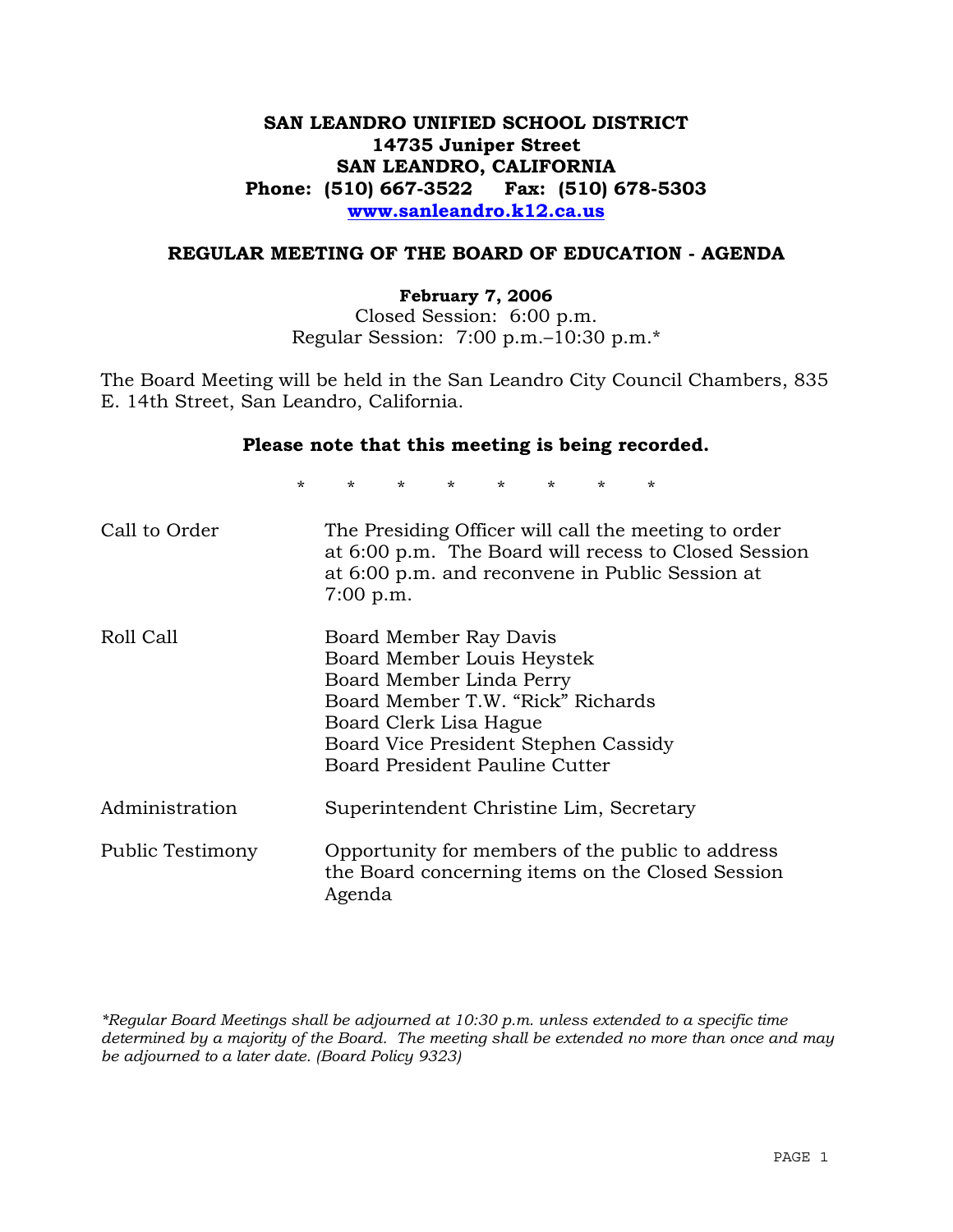Prior to the Public Session, the Board will meet in Closed Session pursuant to Education Code Sections 35146 and 48918(c), and Government Code Sections 54957 and 54956.8.

- a) Student Expulsions
- b) Public Employee Discipline/Dismissal/Release/Employment
- c) Conference with Real Property Negotiator Property

| Report Closed<br><b>Session Action</b> | Motion Second Vote                                                                                               |                                                                                                                                                                                                                                                                                                                                                                                                                                                                                                                                                                                                                                                                                                                                                                                                                                                                                                                  |
|----------------------------------------|------------------------------------------------------------------------------------------------------------------|------------------------------------------------------------------------------------------------------------------------------------------------------------------------------------------------------------------------------------------------------------------------------------------------------------------------------------------------------------------------------------------------------------------------------------------------------------------------------------------------------------------------------------------------------------------------------------------------------------------------------------------------------------------------------------------------------------------------------------------------------------------------------------------------------------------------------------------------------------------------------------------------------------------|
| Pledge of Allegiance                   |                                                                                                                  |                                                                                                                                                                                                                                                                                                                                                                                                                                                                                                                                                                                                                                                                                                                                                                                                                                                                                                                  |
| Approve Agenda                         | Motion ___________ Second _____________ Vote _________                                                           | Approve the Regular Meeting Agenda of February 7, 2006                                                                                                                                                                                                                                                                                                                                                                                                                                                                                                                                                                                                                                                                                                                                                                                                                                                           |
| Legal Statement                        | Members of the audience who wish to address the<br>it on a future agenda. (Government Code Section<br>54954.2(a) | Board are asked to complete the yellow card available at<br>the entrance and submit it to the Board's Administrative<br>Assistant. Speakers who have completed the card will be<br>called when the item is reached on the agenda or, for<br>non-agenda items, during the Public Testimony. Cards<br>are to be turned in before the item is reached on the<br>agenda. Please note that this meeting is being recorded.<br>State law prohibits the Board of Education from taking<br>any action on or discussing items that are not on the<br>posted agenda except to A) briefly respond to statements<br>made or questions posed by the public in attendance; B)<br>ask questions for clarification; C) provide a reference to a<br>staff member or other resource for factual information in<br>response to the inquiry; or D) ask a staff member to<br>report back on the matter at the next meeting and/or put |
| <b>REPORTS</b>                         | <b>Student Representatives' Reports</b>                                                                          |                                                                                                                                                                                                                                                                                                                                                                                                                                                                                                                                                                                                                                                                                                                                                                                                                                                                                                                  |

# **PRESENTATIONS**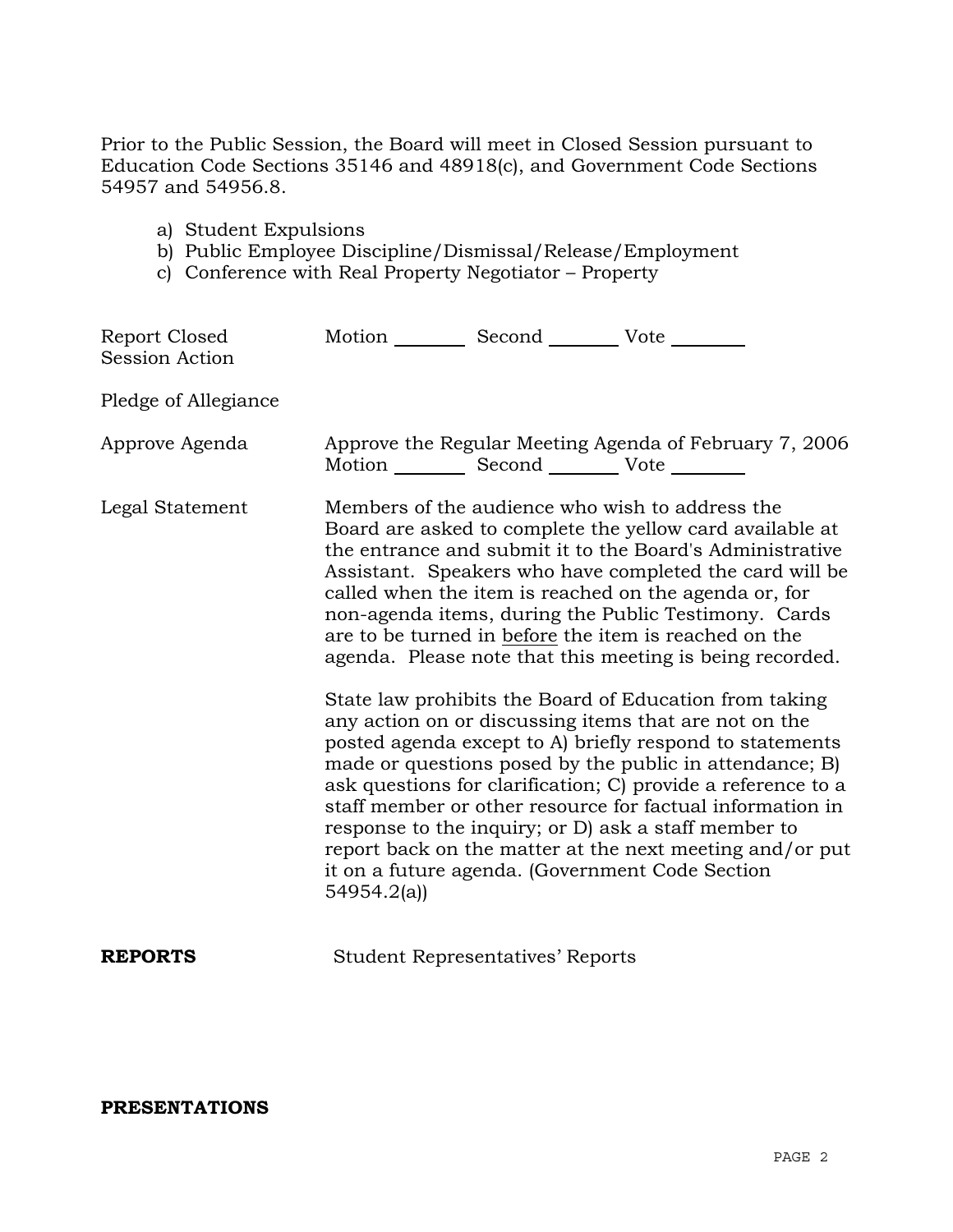- \* A Certificate of Commendation will be presented to Kristin Earnest, Eden Area Regional Occupational Program (ROP) "Student of the Month" for January 2006 in Health Careers.
- \* Assistant Superintendent of Business, Leon Glaster, will present a brief analysis of the Governor's January budget and the impact on the District budget.

# **PUBLIC TESTIMONY ON NON-AGENDA ITEMS**

**REPORTS** Correspondence Superintendent's Report Board Committee Reports

- Communication
- Facilities/Technology
- Policy
- Board Representatives' Reports
	- Eden Area Regional Occupational Program

## **CONSENT ITEMS**

These items are considered routine and may be enacted by a single motion. At the request of any member of the Board, any item on the consent agenda shall be removed and given individual consideration for action as a regular agenda item.

#### General Services

| $1.1-C$<br>Approval of Board<br>Minutes $-$ January 4,    | <b>Staff Recommendation:</b><br>Approve the minutes of the special Board meeting<br>held on January 4, 2006.                                                                                        |
|-----------------------------------------------------------|-----------------------------------------------------------------------------------------------------------------------------------------------------------------------------------------------------|
| 2006                                                      | Motion Second<br>Vote                                                                                                                                                                               |
| $1.2-C$<br>Resolution #06-04<br><b>Board Compensation</b> | <b>Staff Recommendation:</b><br>Adopt Resolution #06-04 to certify that Board<br>Member Ray Davis was absent from the December<br>13, 2005, Board meeting due to hardship.<br>Motion Second<br>Vote |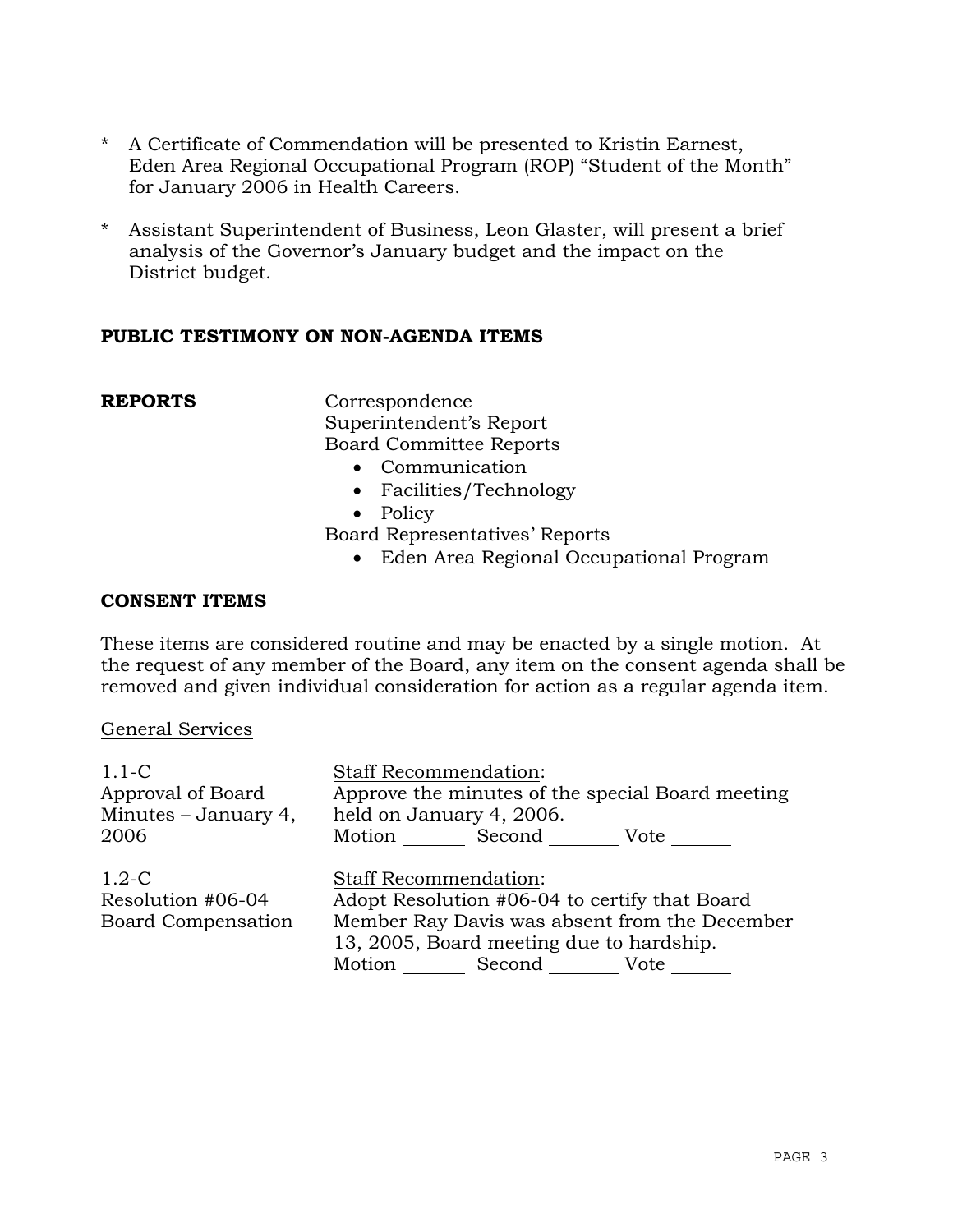| $1.3 - C$            | <b>Staff Recommendation:</b>                     |
|----------------------|--------------------------------------------------|
| Resolution #06-05    | Adopt Resolution #06-05 designating February     |
| Career and Technical | 12-18, 2006, as Career and Technical Education   |
| Education Week       | Week by the Association for Career and Technical |
|                      | Education.                                       |

Motion Second Vote

## Human Resources

2.1-C Acceptance of Personnel Report Staff Recommendation: Accept Personnel Report as submitted. Motion Second Vote

### Educational Services

3.1-C Acceptance of Donations

### Staff Recommendation:

Approve the acceptance of gifts to the District as follows:

### Garfield Elementary School

• \$380 for a kindergarten field trip from Daniel and Dana Rivera

# Madison Elementary School

• Two 13" televisions donated for a fundraiser from Norm & Jan Forbes

# Roosevelt Elementary School

- \$192 through a matching fund campaign from P.G. & E. Corporation
- \$60 through educational matching gift from Wells Fargo Bank

# Washington Elementary School

• \$300 from Deidre Joyner for purchasing emergency preparedness supplies

# Wilson Elementary School

• Several Costco Gift Cards totaling \$860 from East Bay Vending for purchasing supplies for the pancake breakfast fundraiser

# San Leandro High School

• "Not a Genuine Black Man" given by Brian Copeland in a gift performance, to raise funds for SLHS programs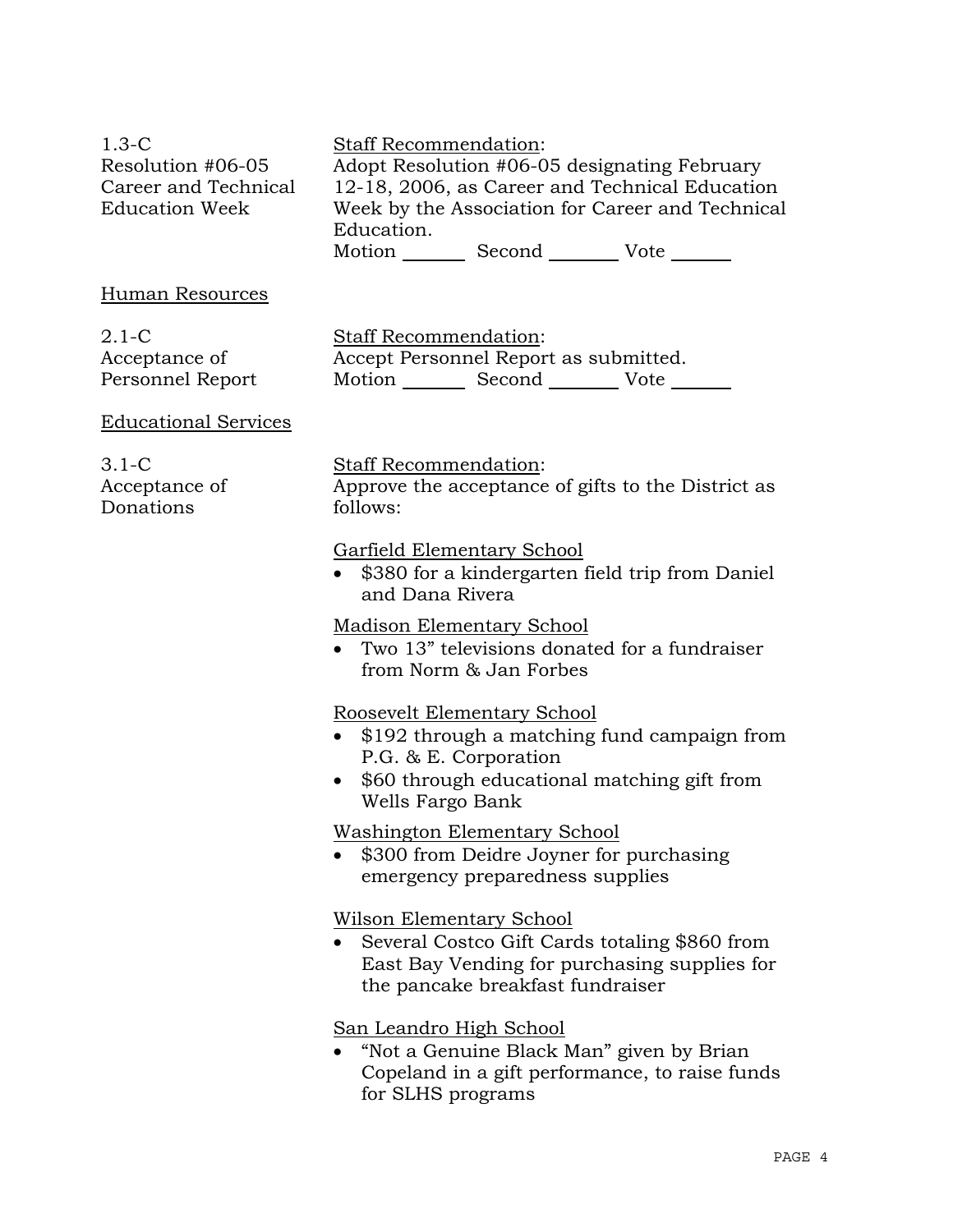Special Education • New DVD Player for educational purposes from Cathy Gomes Motion Second Vote 3.2-C Recommendation from Administrative Panel for Expulsion Staff Recommendation: Approve the Administrative Expulsion Panel's recommendation for expulsion for student E15-05/06. Motion \_\_\_\_\_\_\_\_\_ Second \_\_\_\_\_\_\_\_\_\_ Vote \_\_\_\_ 3.3-C Recommendation from Administrative Panel for Expulsion Staff Recommendation: Approve the Administrative Panel's recommendation for expulsion for student E20-05/06. Motion Second Vote 3.4-C Recommendation from Administrative Panel for Expulsion Staff Recommendation: Approve the Administrative Panel's recommendation for expulsion for student E22-05/06. Motion Second Vote 3.5-C Recommendation from Administrative Panel for Expulsion Staff Recommendation: Approve the Administrative Panel's recommendation for expulsion for student  $E$ 24-05/06. Motion Second Vote 3.6-C Reconsideration of Expulsion Recommendation Staff Recommendation: Reconsideration of expulsion for student E21-05/06. Motion Second Vote 3.7-C Consolidated Application, Part II Staff Recommendation: Approve the annual Consolidated Application, Part II, for funding for the 2005-2006 school year. Motion Second Vote 3.8-C Discard Old Library Books at Wilson Elementary School Staff Recommendation: Approve the recommendation of discarding outdated and damaged library books at Wilson Elementary. Motion Second Vote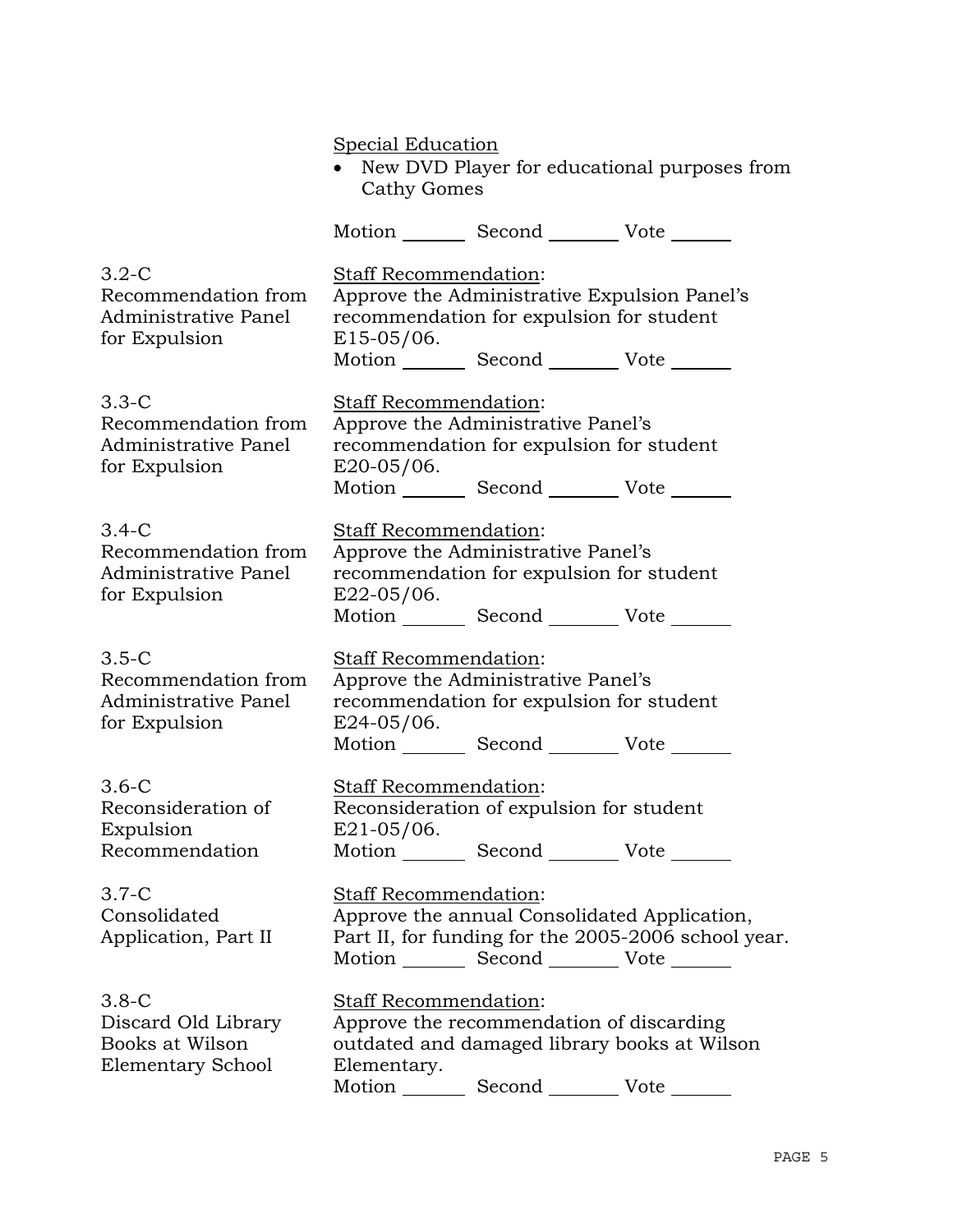| $3.9-C$<br>Apprenticeship<br>Agreement Between<br>San Leandro Unified<br>School District and<br><b>Associated Builders</b><br>and Contractors                                                                          | Staff Recommendation:<br>Approve the contract between the San Leandro<br>Unified School District and the Associated<br>Builders & Contractors Golden Gate Chapter<br>Training Center.<br>Motion _________ Second __________ Vote _______                                                                                                                                                                                                                               |
|------------------------------------------------------------------------------------------------------------------------------------------------------------------------------------------------------------------------|------------------------------------------------------------------------------------------------------------------------------------------------------------------------------------------------------------------------------------------------------------------------------------------------------------------------------------------------------------------------------------------------------------------------------------------------------------------------|
| Business, Operations and Facilities                                                                                                                                                                                    |                                                                                                                                                                                                                                                                                                                                                                                                                                                                        |
| $4.1-C$<br>Intra-Budget Transfers                                                                                                                                                                                      | Staff Recommendation:<br>Approve the request for Intra-Budget Transfers for<br>November and December 2005.<br>Motion _________ Second __________ Vote _______                                                                                                                                                                                                                                                                                                          |
| $4.2-C$<br>Joint Use Agreement<br>for Use of Shared<br><b>Teacher Education</b><br>Facility between<br><b>Chabot-Las Positas</b><br><b>Community College</b><br>District and San<br>Leandro Unified School<br>District | <u>Staff Recommendation:</u><br>Approve the Joint-Use Agreement for Use of<br>Teacher Education Facility between Chabot-Las<br>Positas Community College District and San<br>Leandro Unified School District as recommended<br>by the San Leandro Adult School and District<br>administration.<br>Motion Second Vote                                                                                                                                                   |
| $4.3-C$<br>Joint Use Agreement<br>for Use of Shared<br><b>Teacher Education</b><br>Facility between Child<br>Family & Community<br>Services and San<br>Leandro Unified School<br>District                              | <u>Staff Recommendation:</u><br>Approve the Joint-Use Agreement for Use of<br>Teacher Education Facility between Child Family<br>& Community Services and San Leandro Unified<br>School District as recommended by the San<br>Leandro Adult School and District administration.<br>Motion Second Vote                                                                                                                                                                  |
| $4.4 - C$<br>E-Rate Bid for Local<br>Area Networks for<br>McKinley and Wilson<br><b>Elementary Schools</b>                                                                                                             | <b>Staff Recommendation:</b><br>The Board will discuss and consider approving<br>proposals for installation of Local Networks at<br>McKinley and Wilson Elementary Schools by<br>AMS.NET, Inc. on a conditional basis only.<br>Approval will be based on the District being<br>awarded funding from Universal Service<br>Administrative Company (USAC) and/or District<br>funds identified to complete the project.<br>Motion _________ Second __________ Vote _______ |